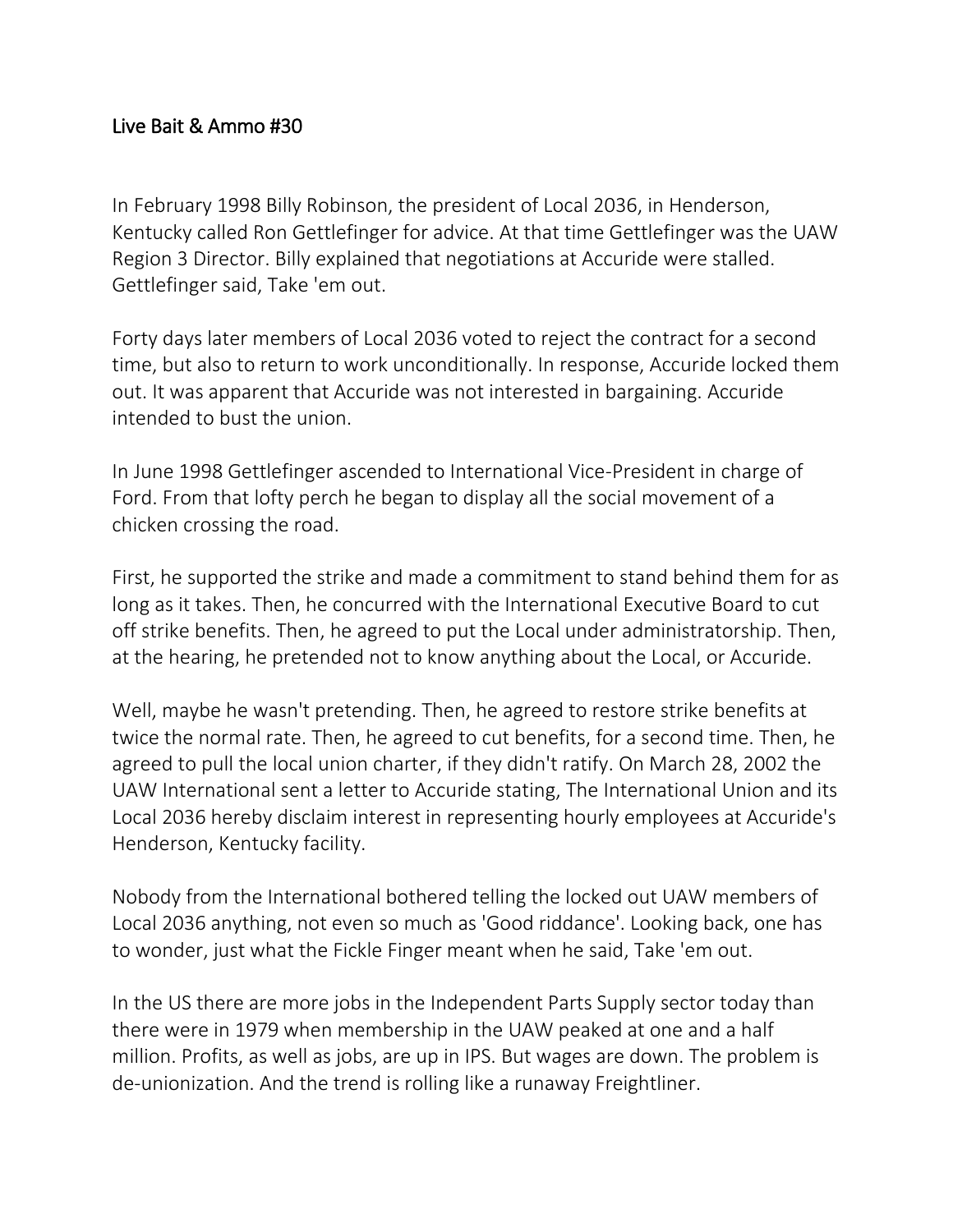The dismemberment of the unionized parts sector has enabled the Big Three to drive costs down and profits up. It appears that the survival of an elite corps of high paid laborers in assembly plants has been secured at the expense of Independent Parts Supply workers. The demise of Local 2036 when seen through the wide angle lens of historical perspective is significant to auto workers everywhere. IPS locals are sacrificed to spare, or postpone, the showdown at the Big Three Cartel.

Accuride is not a small job shop. Accuride supplies steel truck wheels for GM, Ford, Navistar, Freightliner, Mack, Peterbilt, Volvo -- all of them partners, as they say, with the new UAW. As Accuride proceeded to bust the union, the Rollover Caucus covered their butts with a thong, exerting only the flimsiest of efforts to fulfill the bare minimum of their duty to represent. Local 2036 is not an isolated case.

The Big Three haven't completed their divestment of parts suppliers, but the pattern is clear; powertrain and stamping plants are next in line. Modular assembly is not simply about economy or efficiency. It's about control. Modular Assembly divides and isolates unions, whipsaws locals in a tail spinning dive to the bottom of the competitive pit, and bitch-slaps the office rats who call themselves International Reps into mild mannered house pets.

The UAW treats these battles such as Accuride, or the '98 strikes at Metal Fab and Delphi in Flint, as isolated, local strikes. The International has failed to develop a unified campaign to combat directly these threats to solidarity, these cracks in the foundation of our united front. While the Rollover Caucus seeks neutrality agreements and partnerships with management, multinationals are picking us off, one at a time.

The office rats at Solidarity House are too far detached from the shop floor to mobilize a broad ranged, solidarity campaign that would threaten the balance of power and send a clear message to union members, community organizers, social activists, politicians, and employers:

No Justice = No Production = No Peace = No Profit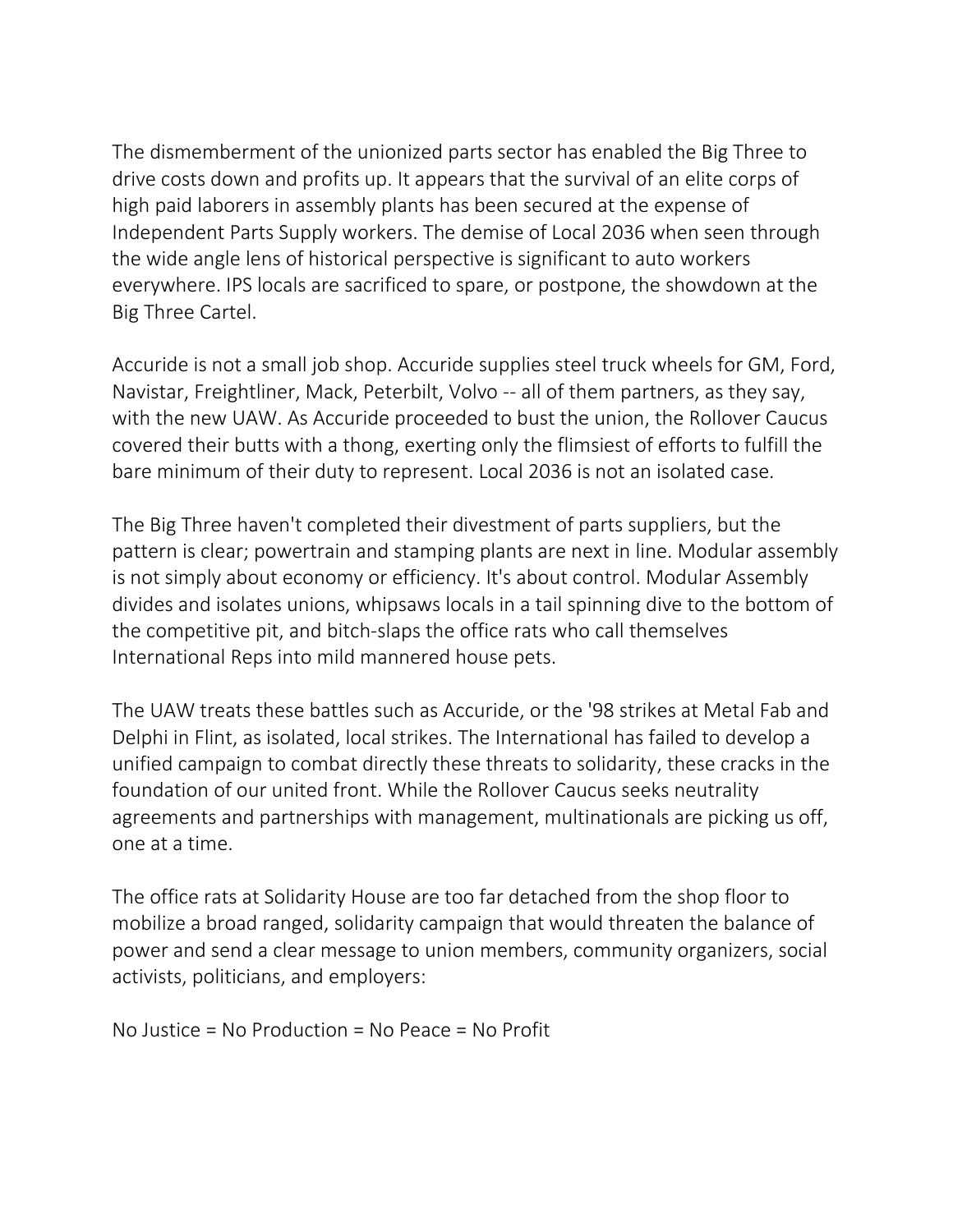Solidarity is not negotiable. All unions need to unite behind a single banner and put CEOs on notice that every local dispute against an anti union company will quickly ignite into a national conflagration: no exceptions, no excuses, no concessions. We will fight back.

But the sad fact is: office rats in the machine, steel, and auto worker unions were too concerned about protecting their own soft turf to unite the three separate fiefdoms into one big union. The office rats have forgotten that civil disobedience, not meek compliance, built the labor movement. The office rats form partnerships with private corporations while they compete with each other for public sector employees at the expense of union members and unorganized workers at Independent Parts Suppliers.

The New York Times reported that auto analysts have said: Mr. Gettelfinger will face pressure to ease contract terms at Delphi Automotive Systems and Visteon, the largest United States parts makers, to keep jobs in the country. The new president "is going to have to do some things that are very unpopular." U.A.W. officials "are going to have to address the question whether they can sustain the same level of pay and benefits in parts plants."

Ron Gettlefinger, the next president of the UAW, responded with an announcement from Henderson, Kentucky disclaiming any interest in representing hourly employees at Accuride.

It's Open Season on IPS workers. No license required. No restrictions. No limit.

The UAW International has shown a pattern of rolling over at IPS. Will they seek Big Three pattern agreements for Delphi, Visteon, American Axle, and other IPS plants? Or will they extend the pattern of low wages and de-unionization in IPS that protects auto workers in the Big Three and postpones the inevitable showdown?

In '98 GM threatened the UAW with a lawsuit over the strikes at Metal Fab and Delphi in Flint. The dispute was settled in a back room deal and the lawsuit was dropped. After seven long weeks the locals gained nothing, not one job. The following week, Delphi was spun off from GM. The following year, Ford dispensed with its parts supplier, Visteon.